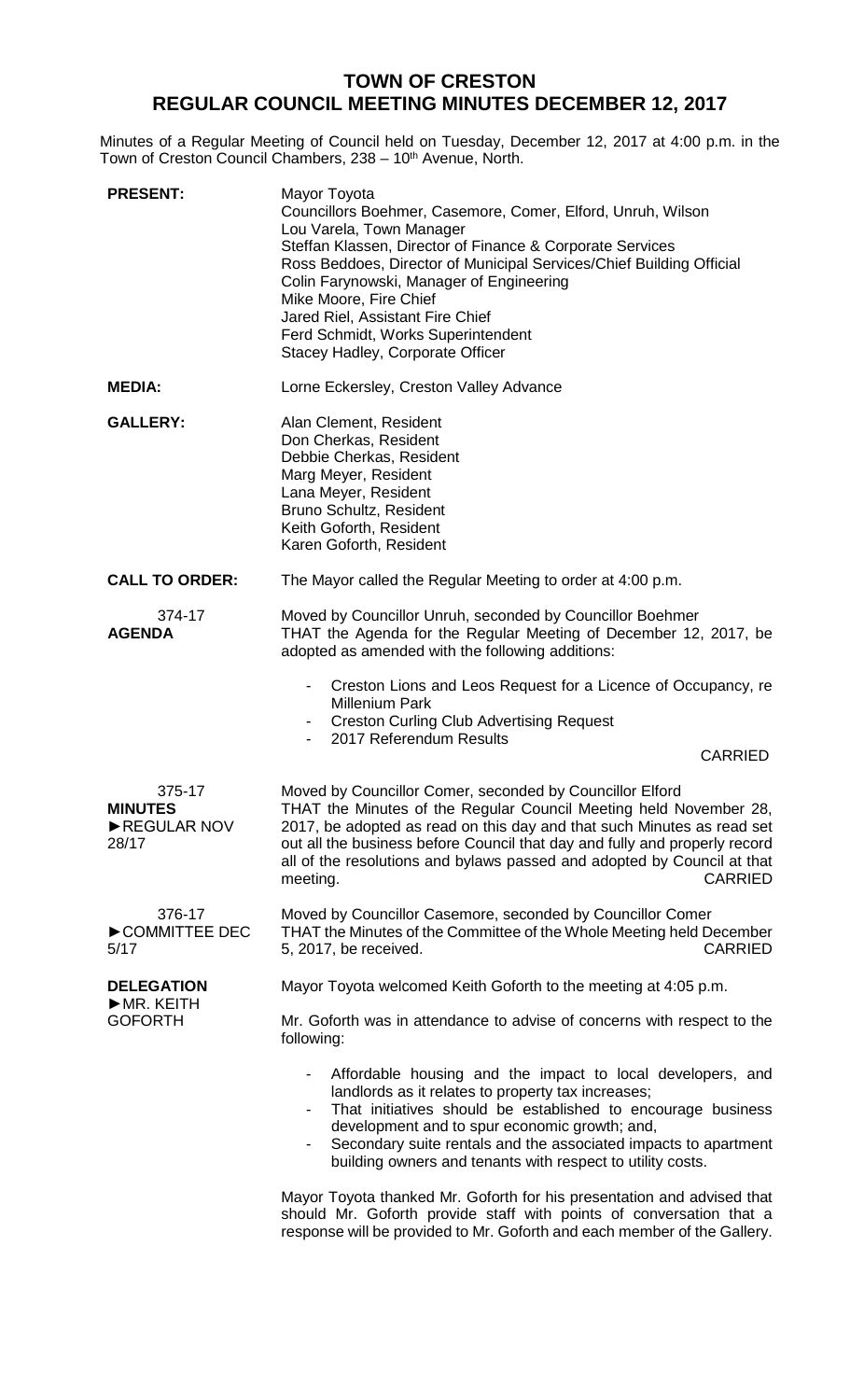| <b>COUNCIL</b><br><b>COMMITTEE</b><br>377-17<br>$\triangleright$ DEC 5/17 MTG<br><b>RECOMMENDATIONS</b><br>CV WILDLIFE<br><b>MGMT AREA</b> | Moved by Councillor Boehmer, seconded by Councillor Comer<br>THAT Council Committee Recommendations No. 1 to 6, from the<br>December 5, 2017 Regular Committee of the Whole Meeting, be adopted<br>as follows:<br><b>RECOMMENDATION NO. 1:</b><br>THAT Ltr #657 from the Creston Valley Wildlife Management Area,<br>regarding a delegation with respect to new and ongoing programs and/or<br>changes, be received.                                                                                                                                                                                         |
|--------------------------------------------------------------------------------------------------------------------------------------------|--------------------------------------------------------------------------------------------------------------------------------------------------------------------------------------------------------------------------------------------------------------------------------------------------------------------------------------------------------------------------------------------------------------------------------------------------------------------------------------------------------------------------------------------------------------------------------------------------------------|
| $\triangleright$ 2018 COUNCIL<br><b>MEETING CALENDAR</b>                                                                                   | <b>RECOMMENDATION NO. 2:</b><br>THAT Ltr #675 from the Corporate Officer, regarding a proposed schedule<br>for 2018 Council and Committee of the Whole meetings, subject to<br>change, be received; AND FURTHER, THAT Council approves the<br>calendar for 2018 Council and Committee of the Whole meetings, as set<br>out in Ltr #675.                                                                                                                                                                                                                                                                      |
| <b>DEBUDGET</b><br><b>CALENDAR</b>                                                                                                         | <b>RECOMMENDATION NO. 3:</b><br>THAT Ltr #681 from the Director of Finance and Corporate Services,<br>regarding the 2018 Budget calendar, be received.                                                                                                                                                                                                                                                                                                                                                                                                                                                       |
| LETTER OF<br>SUPPORT - QUAGGA<br><b>AND ZEBRA</b><br><b>MUSSELS</b>                                                                        | <b>RECOMMENDATION NO. 4:</b><br>THAT Ltr #682 from the District of Sicamous, regarding a request for a<br>letter of support with respect to quagga and zebra mussels, be received;<br>AND FURTHER, THAT Council authorizes the submission of a letter of<br>support to the Minister of Environment and Climate Change Strategy, and<br>the Union of British Columbia Municipalities regarding the prevention of<br>quagga and zebra mussels.                                                                                                                                                                 |
| PERMANENT<br><b>CHANGE TO A</b><br><b>LIQUOR LICENCE RE</b><br>1821 CANYON<br><b>STREET</b>                                                | <b>RECOMMENDATION NO. 5:</b><br>THAT the verbal report from the Director of Municipal Services, regarding<br>a Permanent Change to a Liquor Licence application for Mulders Family<br>Restaurant, be received; THAT Council supports in principle the<br>application by Brenden Mulder for a Permanent Change to a Liquor<br>Licence for a food-primary entertainment endorsement at Mulders Family<br>Restaurant, located at 1821 Canyon Street; AND FURTHER, THAT the<br>Liquor Control and Licensing Branch be advised that Council 'opts out' of<br>the public process with respect to this application. |
| <b>ASSET</b><br><b>MANAGEMENT</b>                                                                                                          | <b>RECOMMENDATION NO. 6:</b><br>THAT the presentation from the Manager of Engineering, regarding Asset<br>Management, be received.<br><b>CARRIED</b>                                                                                                                                                                                                                                                                                                                                                                                                                                                         |
| 378-17<br>DELEGATION<br><b>FROM KEITH</b><br><b>GOFORTH</b>                                                                                | Moved by Councillor Unruh, seconded by Councillor Casemore<br>THAT Ltr #686 from Keith Goforth, regarding concerns with respect to<br>affordable housing, property tax increases and utility costs, be received;<br>AND FURTHER, THAT subject to Mr. Goforth's submission of a clarified<br>request, that staff is authorized to compose a response to Mr. Goforth and<br>each member of the Gallery.<br><b>CARRIED</b>                                                                                                                                                                                      |
| 379-17<br>LETTER RE<br><b>QUAGGA AND ZEBRA</b><br><b>MUSSELS</b>                                                                           | Moved by Councillor Casemore, seconded by Councillor Elford<br>THAT Ltr #687 from Mayor Ron Toyota, regarding a letter of support for<br>the District of Sicamous to the Minister of Environment and Climate<br>Change Strategy and the Union of British Columbia Municipalities<br>regarding the prevention of quagga and zebra mussels be received.<br><b>CARRIED</b>                                                                                                                                                                                                                                      |
| 380-17<br>$\blacktriangleright$ 2018<br>COUNCIL/COTW<br><b>APPOINTMENTS</b>                                                                | Moved by Councillor Elford, seconded by Councillor Unruh<br>THAT Ltr #685 from the Corporate Officer, regarding the 2018 Council<br>and Committee of the Whole appointments, and 2018 - 2019 signing<br>authority, be received; AND FURTHER, THAT the 2018 Council and<br>Committee of the Whole appointments be amended to replace Mayor Ron<br>Toyota and Councillor Jim Elford with Councillor Kevin Boehmer as the<br>liaison for the Creston Valley Airport Society for the 2018 year. CARRIED                                                                                                          |
| 381-17<br>SE DRAINAGE<br><b>BASIN STUDY</b>                                                                                                | Moved by Councillor Boehmer, seconded by Councillor Elford<br>THAT Ltr #669 from the Manager of Engineering, regarding the Southeast<br>Drainage Basin Study Final Report be received.<br><b>CARRIED</b>                                                                                                                                                                                                                                                                                                                                                                                                     |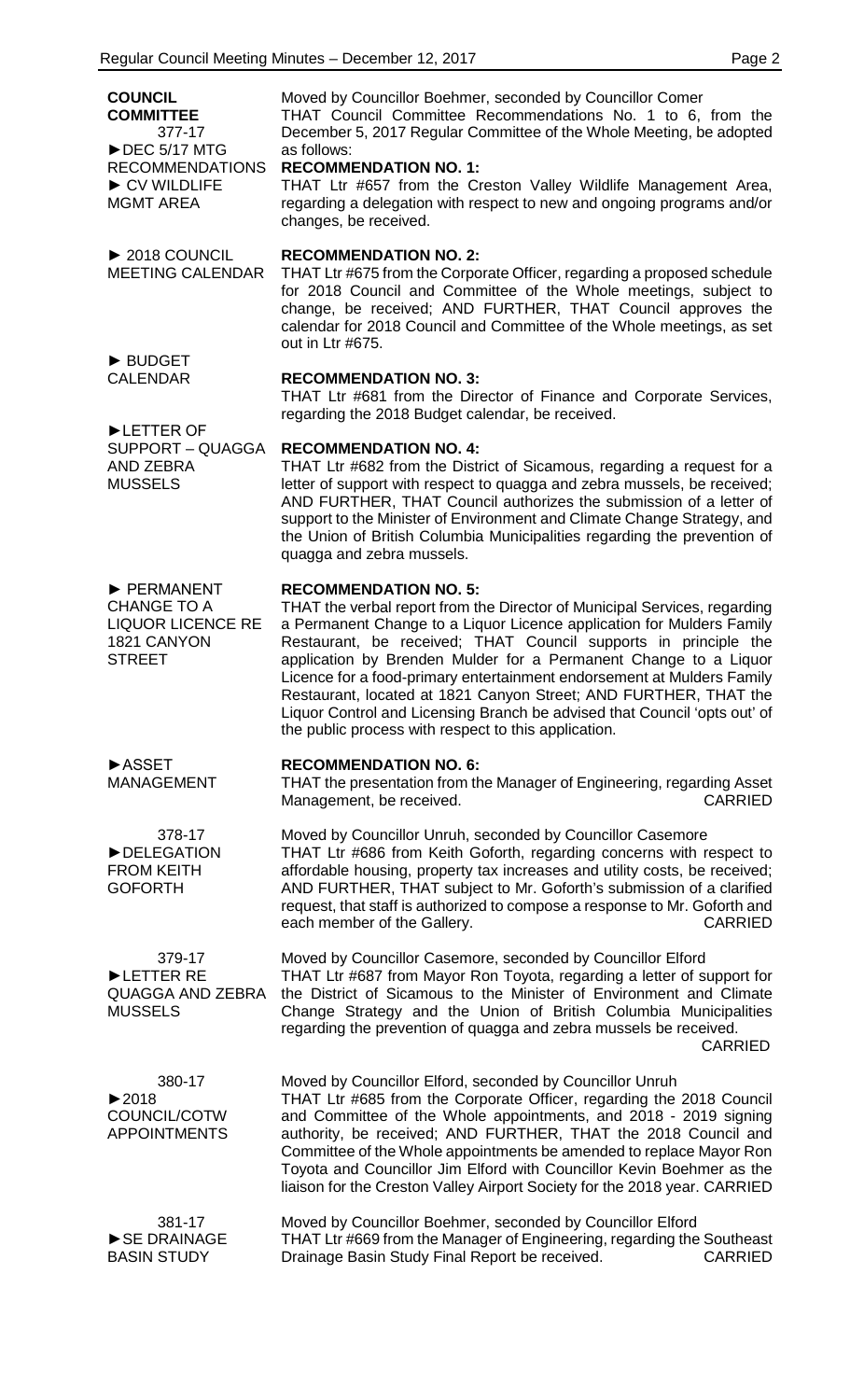| 382-17<br>REQUEST FOR<br>SUPPORT-<br><b>CRESTON ROTARY</b><br><b>CLUB</b>               | Moved by Councillor Comer, seconded by Councillor Casemore<br>THAT the verbal report from the Manager of Engineering, regarding a<br>request for a letter of support for the Creston Rotary Club's submission<br>under the Recreation Infrastructure Grant Program, be received; AND<br>FURTHER, THAT Council authorizes staff to submit a letter in support of<br>the Creston Rotary Club's grant application with respect to the Recreation<br>Infrastructure Grant Program.<br><b>CARRIED</b>                      |
|-----------------------------------------------------------------------------------------|-----------------------------------------------------------------------------------------------------------------------------------------------------------------------------------------------------------------------------------------------------------------------------------------------------------------------------------------------------------------------------------------------------------------------------------------------------------------------------------------------------------------------|
| <b>NEW BUSINESS</b><br>383-17                                                           | Moved by Councillor Boehmer, seconded by Councillor Comer                                                                                                                                                                                                                                                                                                                                                                                                                                                             |
| LIONS REQUEST<br><b>FOR LICENCE OF</b><br><b>OCCUPATION RE</b><br><b>MILLENIUM PARK</b> | THAT Ltr #692 from the Creston Lions, regarding a request for a Licence<br>of Occupation for the use of the Millennium Park parking lot for their<br>Christmas Tree Chipping Fundraiser, be received; AND FURTHER,<br>THAT Council authorizes staff to issue a Licence of Occupation to the<br>Creston Lions for the use of the Millennium Park parking lot for Saturday,<br>January 6 <sup>th</sup> and Saturday, January 13 <sup>th</sup> , 2018 for their Christmas Tree<br>Chipping Fundraiser.<br><b>CARRIED</b> |
| 384-17<br>CRESTON                                                                       | Moved by Councillor Unruh, seconded by Councillor Casemore                                                                                                                                                                                                                                                                                                                                                                                                                                                            |
| <b>CURLING CENTRE</b><br><b>ADVERTISING</b><br><b>REQUEST</b>                           | THAT Ltr #688 from the Creston Curling Centre, regarding a request to<br>have the Town of Creston purchase a billboard advertisement for the<br>curling arena for 2017 - 2018, be received; AND FURTHER, THAT<br>Council authorizes staff to purchase a billboard advertisement in the pro-<br>rated amount of \$400 for the remainder of 2017 and \$200 each year after,<br>with funds allocated from Council's Advertising budget.<br><b>CARRIED</b>                                                                |
| 385-17<br>$\blacktriangleright$ 2017                                                    |                                                                                                                                                                                                                                                                                                                                                                                                                                                                                                                       |
| <b>REFERENDUM</b><br><b>RESULTS</b>                                                     | Moved by Councillor Wilson, seconded by Councillor Comer<br>THAT Ltr #691 from the Corporate Officer, regarding an update with<br>respect to the 2017 Referendum Results, be received.<br><b>CARRIED</b>                                                                                                                                                                                                                                                                                                              |
| <b>REPORTS OF REPS.</b><br>CLR BOEHMER                                                  | Councillor Boehmer reported on his attendance at the Winter Festival<br>parade.                                                                                                                                                                                                                                                                                                                                                                                                                                       |
| $\blacktriangleright$ CLR CASEMORE                                                      | Councillor Casemore reported on his attendance at the Winter Festival<br>parade and the Shriners Dinner.                                                                                                                                                                                                                                                                                                                                                                                                              |
| CLR COMER                                                                               | Councillor Comer reported on her attendance at the Winter Festival<br>parade.                                                                                                                                                                                                                                                                                                                                                                                                                                         |
| CLR ELFORD                                                                              | Councillor Elford reported on his attendance at the Winter Festival<br>parade, the Farmers Market, a Cemetery Select Committee meeting and<br>a Creston Valley Services Committee meeting.                                                                                                                                                                                                                                                                                                                            |
| CLR UNRUH                                                                               | Councillor Unruh reported on her attendance at a Creston Valley Library<br>meeting, the Winter Festival meetings and parade, a TAPS meeting, a<br>Blossom Festival Meeting and the CP Rail Holiday Train.                                                                                                                                                                                                                                                                                                             |
| CLR WILSON                                                                              | Councillor Wilson reported on her attendance at the Winter Festival<br>parade and the CP Rail Holiday Train.                                                                                                                                                                                                                                                                                                                                                                                                          |
| MAYOR TOYOTA                                                                            | Mayor Toyota reported on his attendance at the Winter Festival parade,<br>a meeting with the Minster of Transportation and Infrastructure, a<br>Municipal Finance Association meeting and the Local Government<br>Leadership Academy CEO Forum.                                                                                                                                                                                                                                                                       |
| STAFF REPORTS                                                                           | Members of staff provided verbal reports on key issues and projects<br>currently being addressed by the various Departments.                                                                                                                                                                                                                                                                                                                                                                                          |
| 386-17<br>RECEIVE<br><b>REPORTS</b>                                                     | Moved by Councillor Elford, seconded by Councillor Casemore<br>THAT the verbal Reports of Council and staff members, be received.<br><b>CARRIED</b>                                                                                                                                                                                                                                                                                                                                                                   |
| <b>GIVING OF NOTICES</b>                                                                | COTW - January 16, February 20, 2018<br>COUNCIL - $2^{nd}$ & $4^{th}$ Tuesdays of each month; January 9 & 23, 2018                                                                                                                                                                                                                                                                                                                                                                                                    |